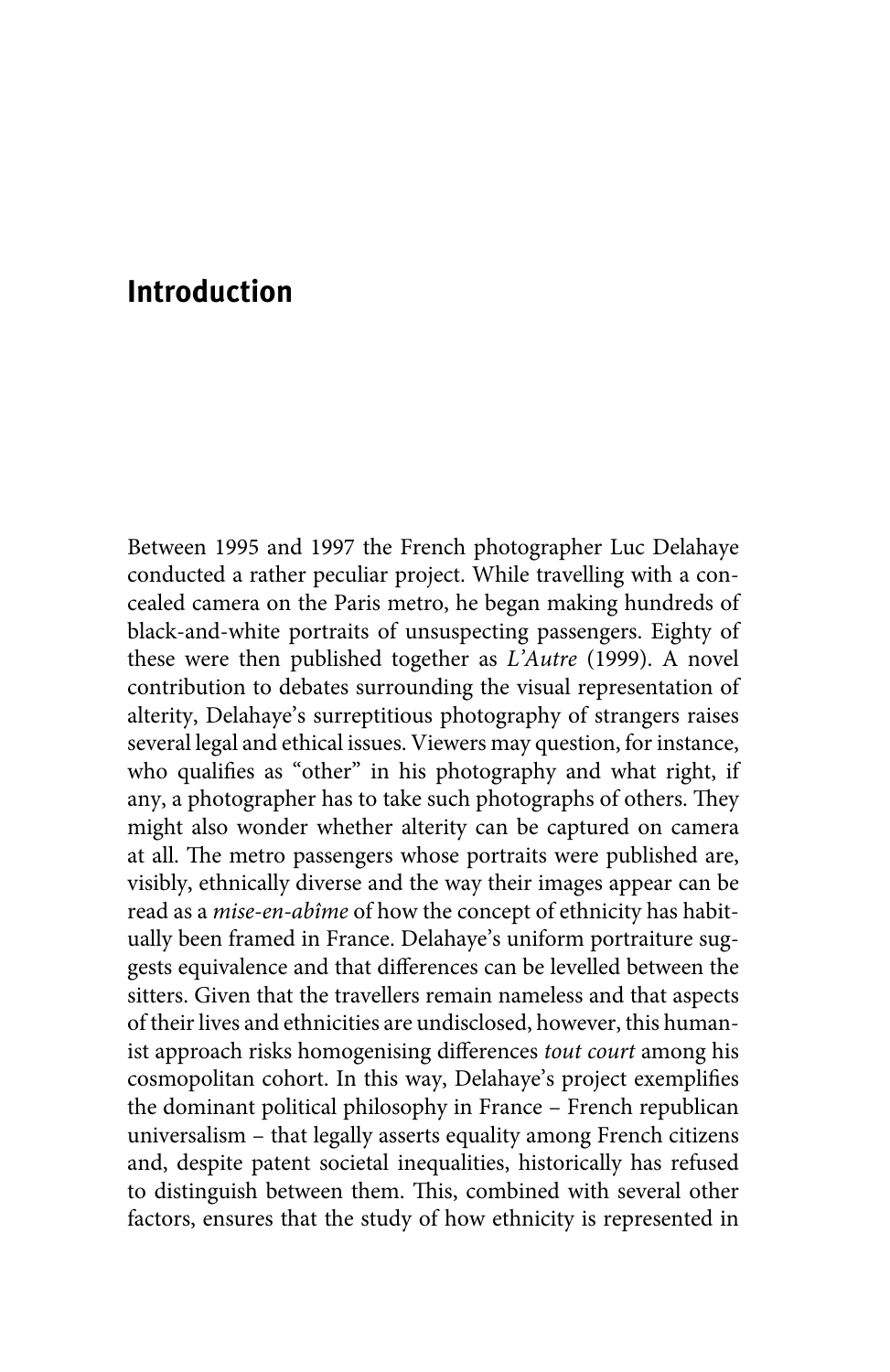France, especially visually, remains particularly intriguing. This book probes some of the diverse ways in which different ethnicities have been represented across contemporary French visual culture.

As Cole (2005: 201) has argued, France is well placed geographically. By sharing a land border with six European countries and being connected to England by an undersea channel, it can plausibly claim to be at the crossroads of Europe. Directly across the Mediterranean lie three Maghrebi countries it formerly ruled and it still possesses overseas territories in the Caribbean, South America and in the Indian and Pacific Oceans. It also continues to maintain its global reach by fostering a sense of shared cultural and linguistic heritage among the group of French-speaking countries that constitute *la francophonie*. Accordingly, mainland France itself is, ethnically, far from homogenous; its population has 'consistently been the most cosmopolitan of any European nation' (Cole 2005: 201) and it has a long and rich history of welcoming migrants throughout the nineteenth and twentieth centuries.

Despite such ethnic diversity, acknowledging the importance of ethnicity within France remains complex and difficult. This has been demonstrated repeatedly over recent decades. Calls in the late 1990s for quotas for ethnic minorities to appear on French television were met with widespread derision and Nicolas Sarkozy was roundly attacked for advocating positive discrimination in employment laws in November 2003. The main reason for this reaction is that such affirmations of ethnicity are at odds with the French Republic's principle of universalism, which insists upon non-differentiation of its citizens as a guarantee of egalitarianism. As the first article of the French Constitution states: 'la France est une république indivisible, laïque, démocratique et sociale. Elle assure l'égalité devant la loi de tous les citoyens sans distinction d'origine, de race ou de religion' (France is an indivisible, secular, democratic and social republic. It ensures the equality of all citizens before the law, without distinction of origin, race or religion). Nevertheless, as Lloyd (1999: 38) points out:

The Jacobin view of equality runs the risk that real inequalities between citizens might be ignored: if all citizens are equal what space is there to understand social stratification based on gender,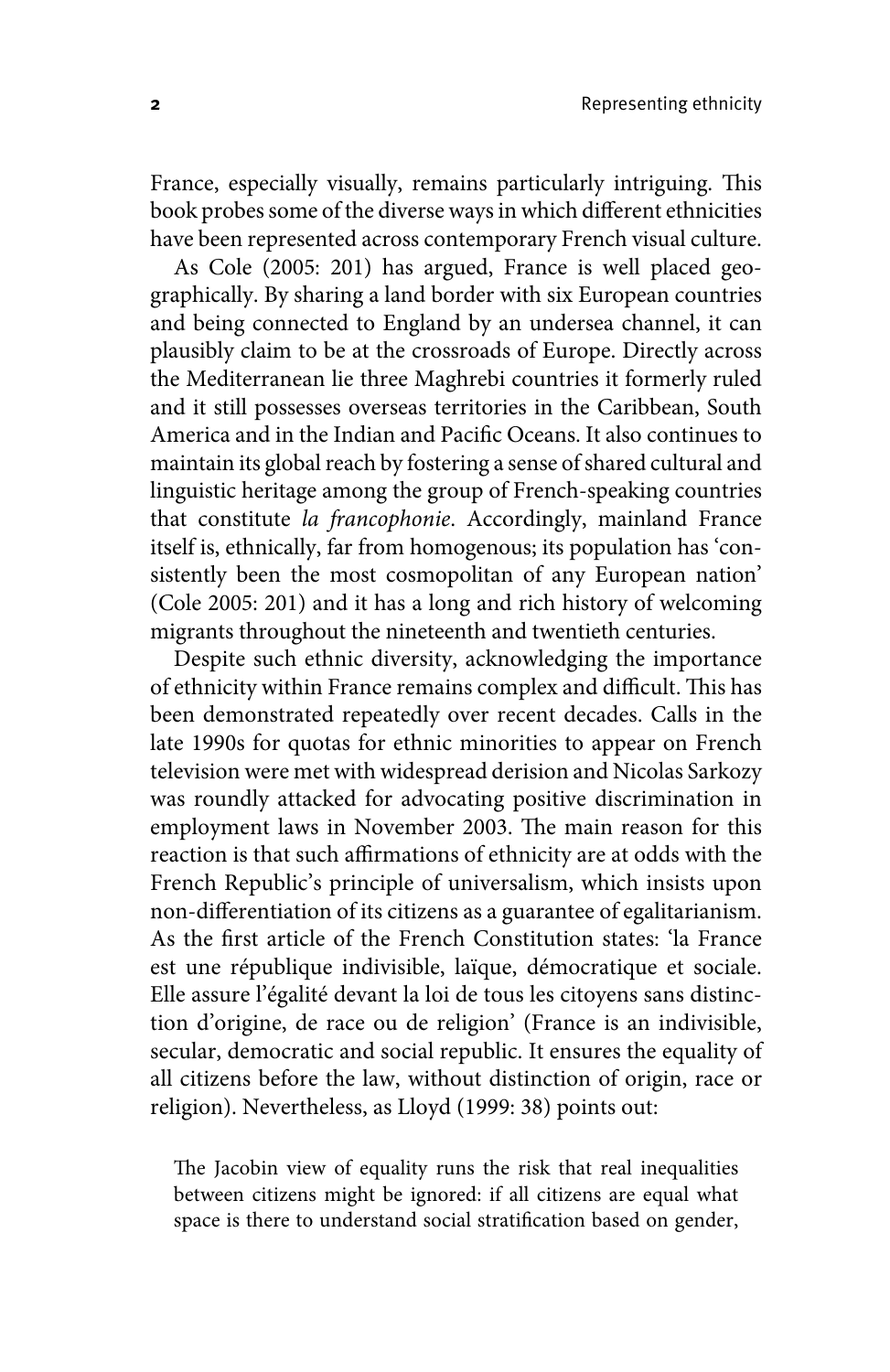ethnic group or income? Neither does the idea of an equal citizenry provide any guidance regarding the position of foreigners living in France who are the main subjects of contemporary debates on race and ethnicity.

Advocates of French republican universalism might retort that it is a political project *en chantier* rather than the finished product: an ideal not yet attained that the Republic forever strives to achieve. This, however, does not negate the fact that

Liberal universal humanism … puts 'others' in a double bind: it demands that they abandon an identity that, while oppressive, is also constitutive of their very existence. And it also obscures the dynamics of oppression beneath the assertion of a universal human essence that 'we' all share. Liberal ideology and the Western humanist tradition, as well as 'canonical' philosophy and political theory, have indeed all frequently functioned as exclusionary discourses. (Kruks 2001: 94)

French republican universalism is clearly in line with this tradition and accordingly has traditionally refused to define French citizens according to their ethnicity. Indeed, as Lloyd (1999: 37) states, following the 1789 Revolution: 'in order to produce a French nation, certain indigenous ethnic identities were suppressed, in ways which are now acknowledged to have involved an unacceptable denial of human rights'. Today, the concept of ethnicity remains tainted in France for at least two further reasons. First, distinguishing between citizens on ethnic grounds conjures up for many the anti-Semitic government policies of the Vichy period. Second, Jacobin tradition judges any distinction between citizens as tantamount to discrimination, which would lead only to the segregation and communitarianism deemed characteristic of what French commentators term Anglo-Saxon society. The result is a worrying disparity between abstract equality and practical inequalities that the French republican model has repeatedly proved unable to prevent or resolve.

One of this book's key concerns, therefore, is how ethnicity is represented at all in a culture where it has traditionally been elided. While French republican ideology and government policies can hardly determine all visual practice or fully regulate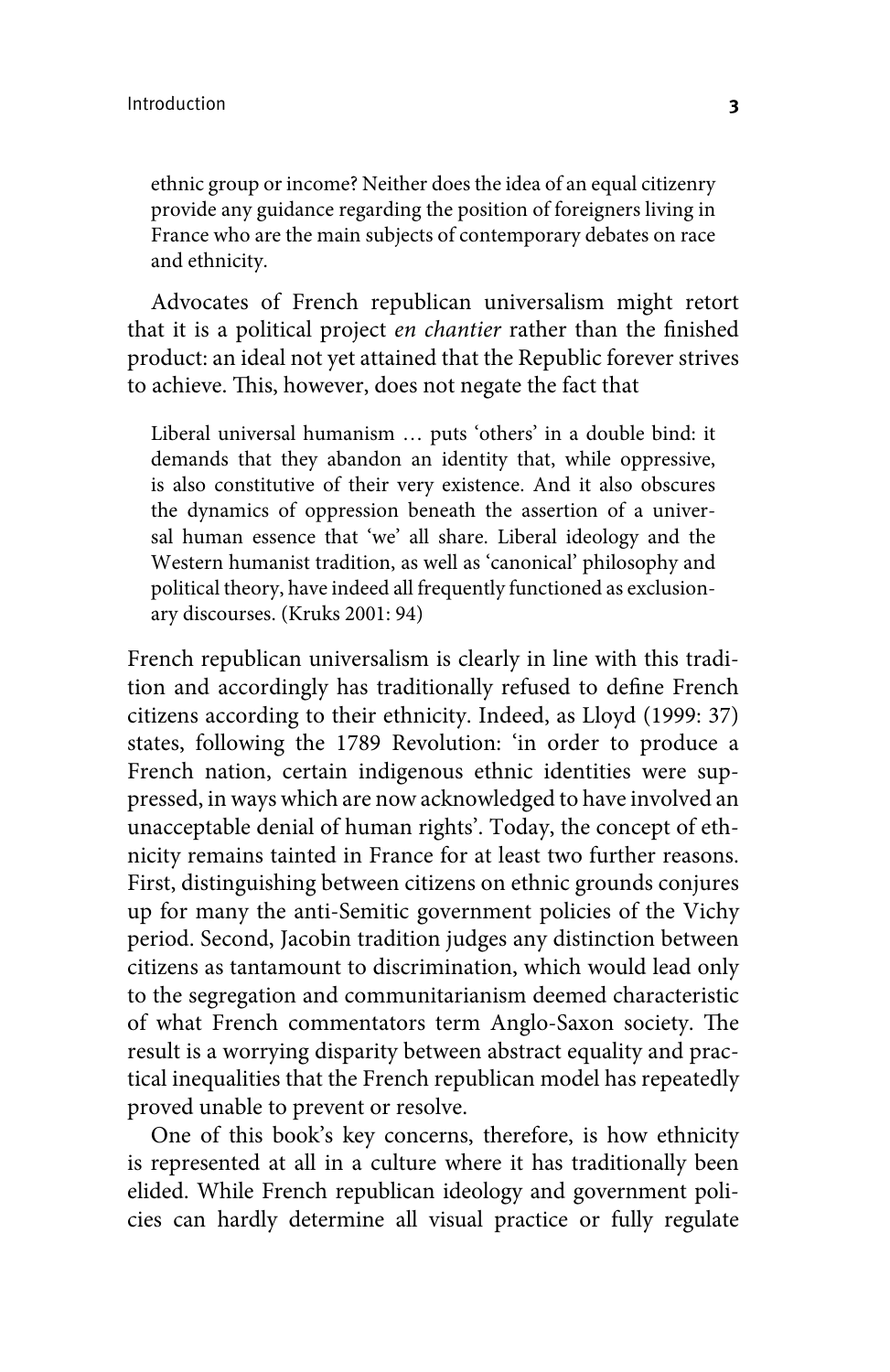discourses surrounding ethnicity in France, clearly creative sectors and cultural industries do not exist in isolation from the political realm. Moreover, given the overwhelming support for universalism among French society, media and politicians, the continued inculcation of a strong republican ethos via the French state education system, and the weight historically given to reproducing its symbolic power by French academic disciplines (such as the social sciences), its enduring influence should not be underestimated.

A study of the way ethnicity has been represented in France in any era could be enlightening, but there are many reasons why focusing specifically on the period since the 1980s is particularly important. Events have ensured that the last three decades have been a highly charged time for debates surrounding ethnicity and the attendant areas of national identity, immigration and citizenship. They saw ethnicity placed firmly on the French political, social and cultural agenda: a place where, given its persistent topicality, it duly remains.

1981 heralded the Socialist François Mitterrand's first presidency and initially his government sought to break with the anti-immigration policies of his conservative predecessor Valéry Giscard d'Estaing. The right of families overseas to join economic migrants in France was reinstated, the financial incentives designed to encourage their repatriation were suspended and an amnesty was declared on foreigners working without permits. Meanwhile, the nationwide 1983 'Marche pour l'égalité et contre le racisme' (March for equality and against racism) raised public consciousness of the plight of the descendants of postwar Maghrebi migrants settled in France, many of whom were relegated socially and spatially to *banlieues* lying at the extremity of urban centres, suffered discrimination at the hands of municipal authorities, police and employers and endured recurrent racist attacks. It led to the formation of high-profile anti-racist groups such as France Plus and SOS Racisme, which did much to sensitise the French public and mediatise such attacks and practices. Nevertheless, their essentially republican outlook later qualified their support for some ethnic minority causes (Blatt 1997).

The mid-1980s saw the Socialist government adopt a change of tone. Faced with the electoral success of the far-right National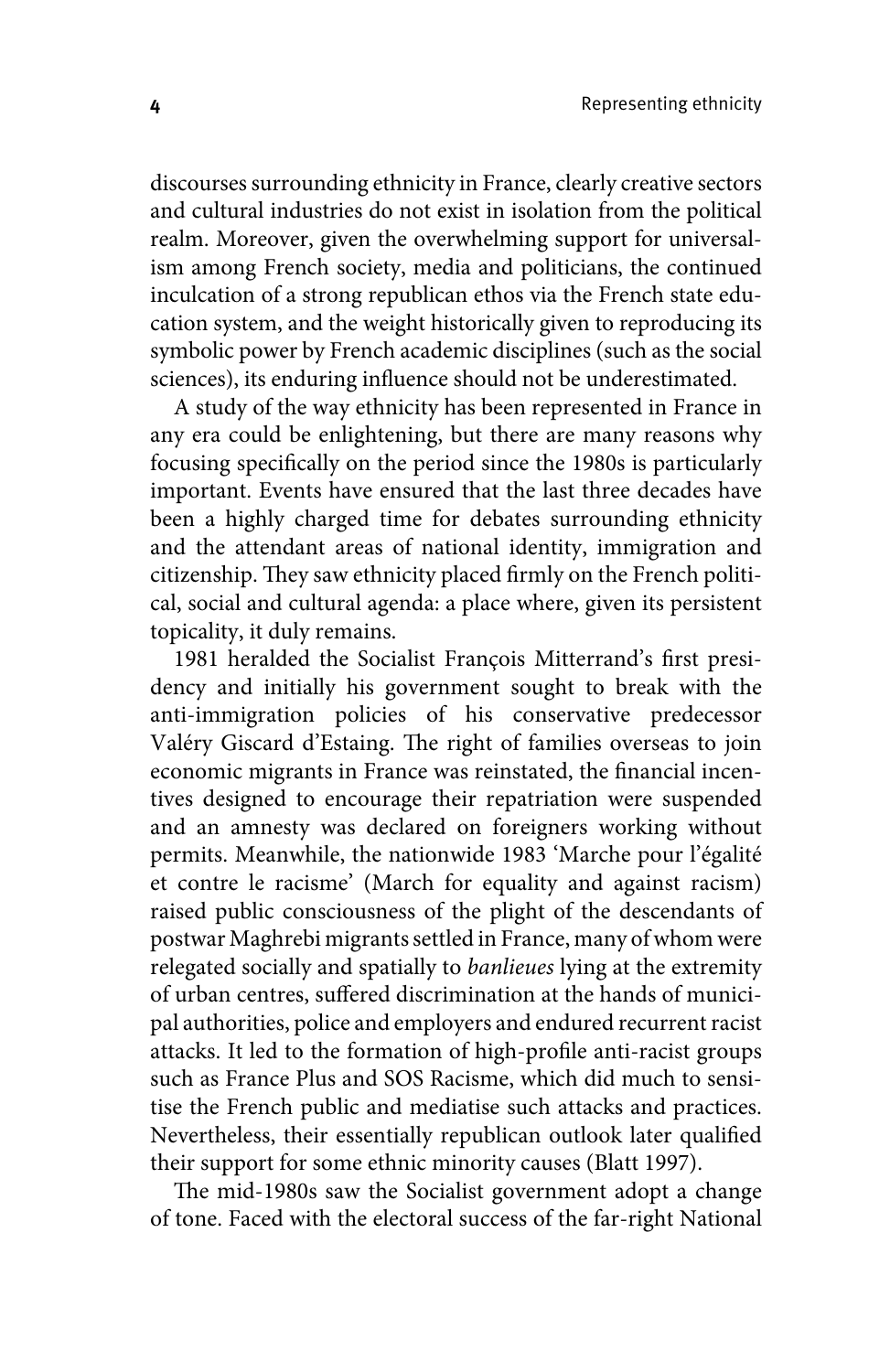Front party and right-wing politicians competing on an antiimmigration platform, financial incentives to encourage migrants settled in France to return to their country of origin were reinstated in 1984 and new restrictions were introduced on family reunions. Later, the election of Jacques Chirac as Prime Minister of a centre-right government in 1986 brought the Pasqua law, which further toughened entry and residence regulations for foreigners.

In the autumn of 1989 the place of Islam in France began to attract unprecedented political and media interest. When the headmaster of a state school in Creil, north of Paris, suspended three young Muslim women for wearing headscarves – because he judged it contrary to long-standing French laws on secularism in French schools – his decision became a major political controversy and was quickly dubbed the '*affaire du foulard*' (headscarf affair). Forced to act, the Minister of Education Lionel Jospin reinstated the students – a decision later upheld by the Conseil d'État, which ruled that wearing religious insignia did not *per se*  constitute an act of proselytism and therefore did not contradict French laws on *laïcité*. Instead it found the headmaster at fault for not respecting the young women's right to profess their religious faith, a right guaranteed by the Republic. The subject resurfaced in 1994 when the Education Minister François Bayrou – a member of the centre-right Édouard Balladur government elected the previous year – issued a circular to headteachers urging them to ban religious insignia perceived as ostentatious precisely because, in his eyes, they did promote religion. Although the circular technically applied to symbols of any religious denomination, it was clear that the Islamic headscarf was once again the target: this was confirmed during an interview by Bayrou himself when he declared crucifixes and yarmulkes to be less ostentatious in comparison (Hargreaves 1995: 127).

The 1990s also saw nationality, citizenship and immigration laws generally made more restrictive. In 1993 the Interior Minister Charles Pasqua further limited foreigners' entry and residence rights and facilitated police identity checks. Four years later, the Debré law further tightened existing legislation and made it easier to expel those judged to be residing illegally in France. The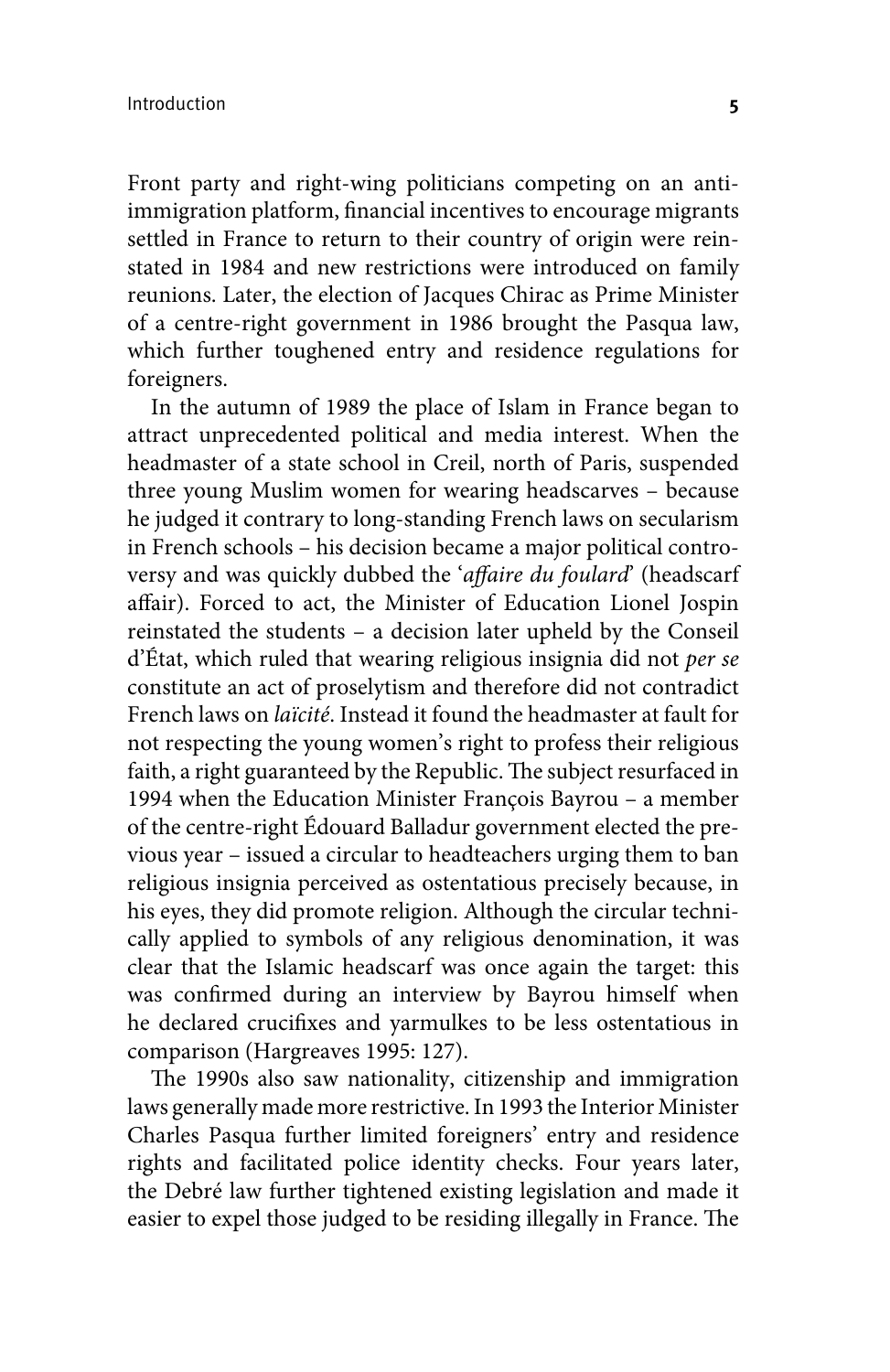Méhaignerie law of 1993 removed the right to French nationality at birth from those born in France to foreign parents – making them wait until the age of sixteen, after which they had formally to request French nationality before the age of twenty-one in order to receive it. The Guigou law of 1998 then reinstated its automatic conferral for applicants from the age of eighteen. Although this could technically be granted to applicants after reaching thirteen, it may well have done little to dispel any anxiety surrounding an applicant's status.

The situation of those in France without work or residency permits also became increasingly precarious. Known collectively as *sans-papiers*, they faced immediate deportation if found without them, regardless of their length of stay in France or family commitments. After a series of highly publicised protests in the late 1990s, controversy grew and they became a *cause célèbre*  for French cinema: in February 1997, fifty-nine film directors spearheaded an appeal for civil disobedience against the Interior Minister Jean-Louis Debré's bill requiring citizens to inform the authorities when lodging foreign visitors in their homes. The national demonstration that followed in Paris attracted 100,000 protestors. In June 1997, Debré's successor under the Jospin government, Jean-Pierre Chevènement, announced an amnesty and specified the criteria France's estimated 250,000 illegal residents would have to meet in order for them to be granted an official legal status. Eventually 80,000 were given residency permits, renewable annually, but were still left reliant on undeclared employment and unable to access social security benefits (Fysh and Wolfreys 2003: 216–20).

Post-millennium, Jean-Marie Le Pen's second place in the first round of the 2002 presidential elections shocked French society and provoked mass demonstrations nationwide. Chirac comfortably won the contest with 82 per cent of second-round votes but – notwithstanding the important contributory factors of a low voter turnout, the fragmentation of the plural Left alliance and an ineffective campaign by the Socialists – the fact that the National Front polled so well (receiving 4.8 million votes in the first round and 5.5 million in the second) revealed that a significant number of the French electorate remained so anxious about French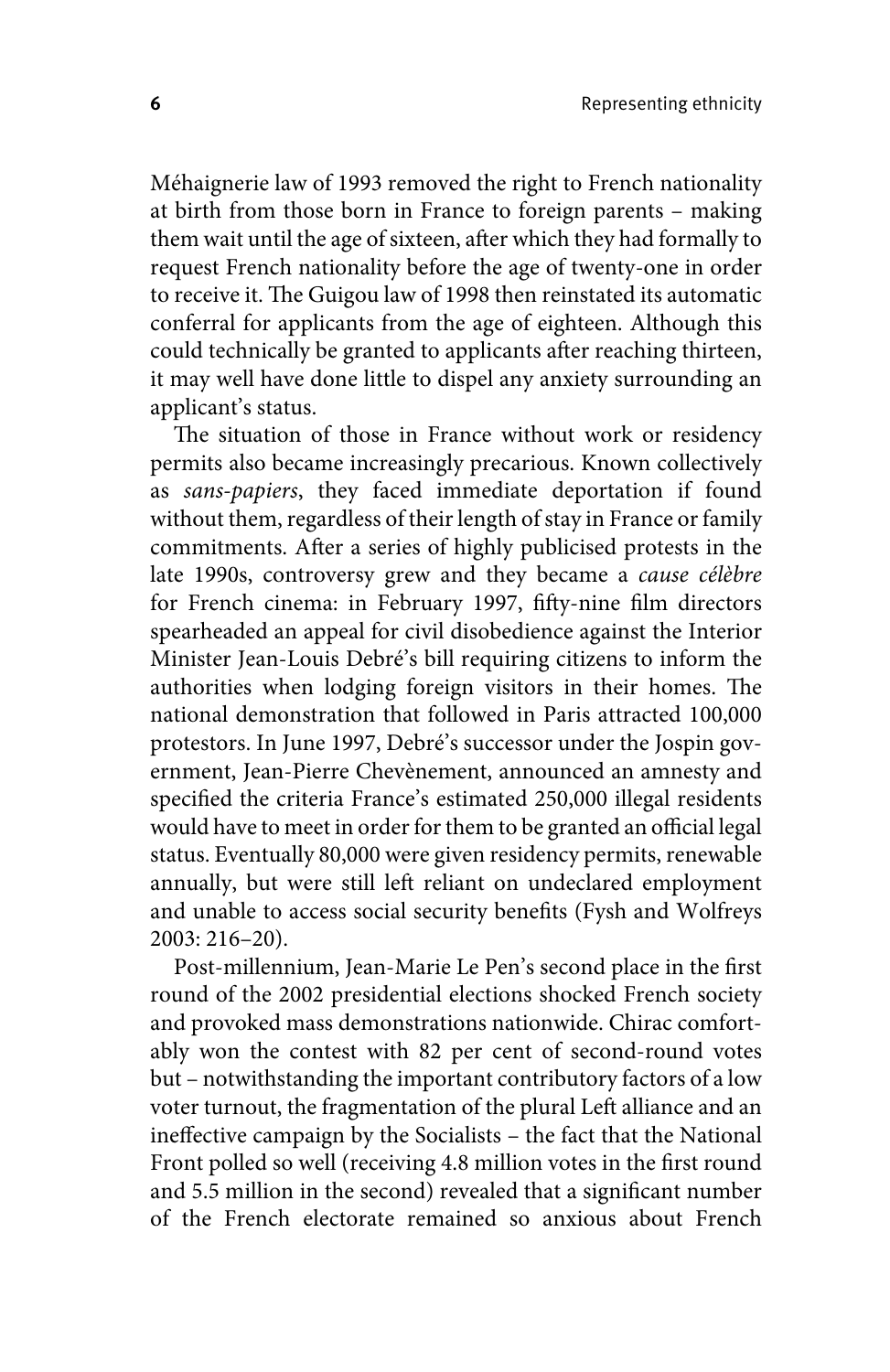national identity that they approved of the Front's brand of xenophobia and racism.

The following year, France's relationship with Islam faced new scrutiny when, following several reports of young Muslim women refusing to unveil at school, the Raffarin government decided to legislate. The new law, which came into force in September 2004, policed dress even more strictly than before, banning outright the wearing of any visible religious symbol in French state schools. While this categorically outlawed Christian and Jewish symbols as well as those linked to Islam, the fact that – once again – it was a spate of media reports focusing on Muslim women that led to legislation did little to diminish the impression that the French State's primary target remained Islam. Furthermore, the many weeks of rioting that took place throughout France during the autumn of 2005 – largely seen as symptomatic of the failure of France's integration model – provided further evidence of how topical the subject of ethnicity in France remained and provoked a significant degree of soul searching as commentators sought to explain how such a prolonged period of widespread violence could suddenly ignite across mainland France. As Hargreaves (2015) has argued, however, the continuing failure of French state institutions to combat discrimination towards ethnic minorities effectively in the intervening decade suggests that little has been learned about the source of the rioters' discontent and consequently augurs ill for the future.

Debates surrounding ethnicity and cultural identity have, therefore, played an important part in French politics, culture and society throughout the last three decades. Furthermore, this is a particularly opportune moment to study how ethnicity has been configured in France given the series of challenges from specific groups that the French republican universalist model has had to withstand during this period. Such challenges have found its grand narrative wanting and provided further proof that

Universalism has turned out to be an illusion obscuring just another particularism – yet one which mobilized all the resources of a growing industrial/institutional/ideological complex in the attempt to convert this illusion into reality. The universal citizen was, in fact, the abstract product of bourgeois individualism and Western patriarchy. (Silverman 1999: 133)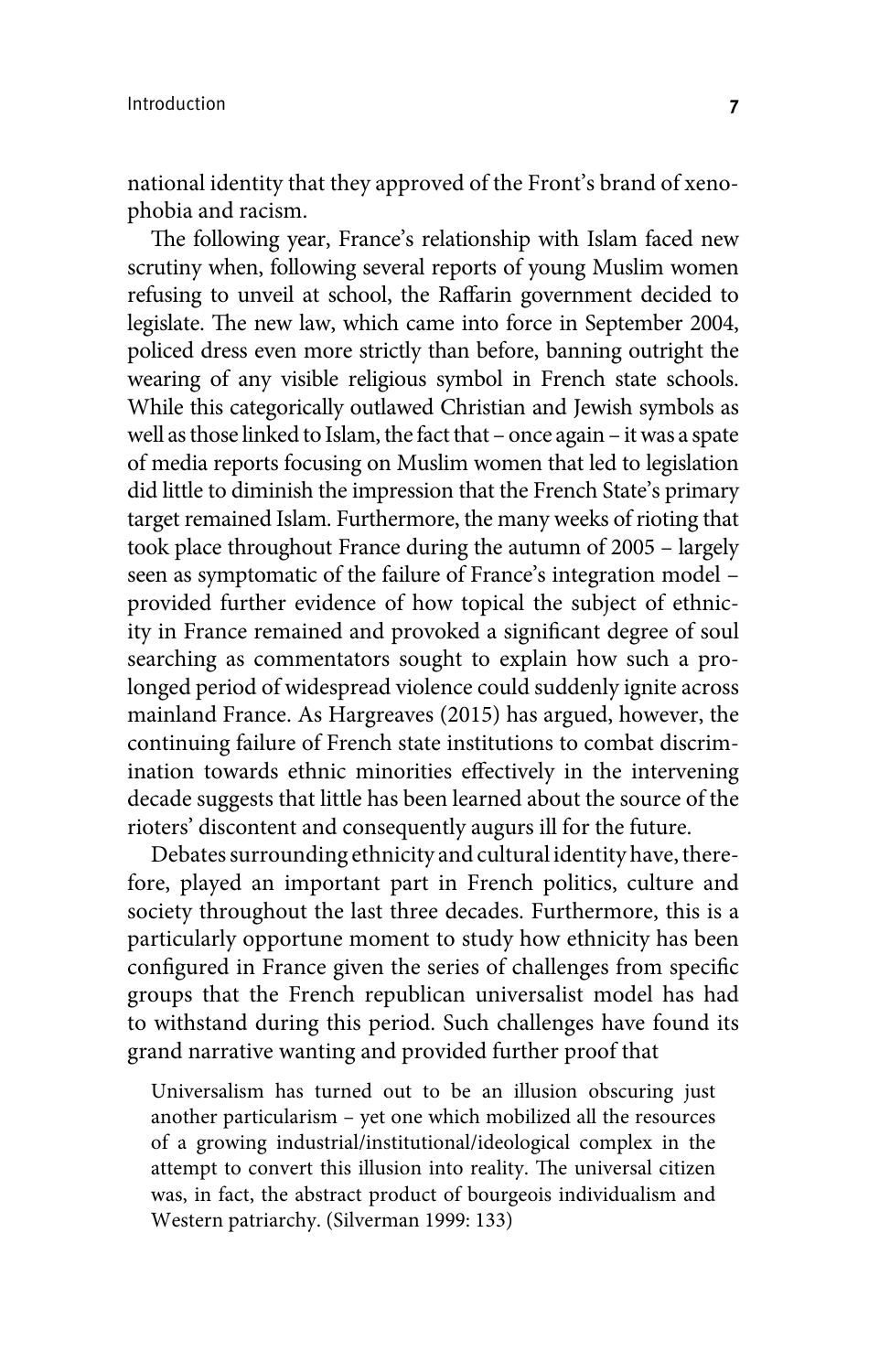The 1990s in particular saw a series of once supposedly private concerns become increasingly public. First, the signing by the Jospin government of the European Charter of Regional Languages, which would have allowed the official use of regional and minority languages, threatened to displace the Republic's unilingual policy of only ever allowing French. This was, however, later blocked in June 1999 by the Conseil constitutionnel, which declared that it not only contravened the second article of the French Constitution, which states that French is the language of the Republic, but also, by crediting rights to specific minority groups, breached the Republic's indivisibility of French citizenry.

The French Constitution was, nevertheless, altered during this period following momentum to inscribe the principle of parity between men and women in politics in it. Despite the fact that French republican universalism promises equality among citizens – regardless of sex – women in France were only enfranchised in 1944 and in the 1990s France had proportionally almost the lowest number of female parliamentary members in the EU (Dauphin and Praud 2002: 5). Debates split commentators across the political spectrum but eventually a majority was in favour, many recognising that the universal citizen had not in fact been genderless but male. From July 1999, the French Constitution henceforth specified that French law should promote equal access by both women and men to elective offices and posts and stipulated that political parties must implement it. In addition, November 1999 saw a civil partnership agreement, known as the Pacs (Pacte civil de solidarité) become law. Intended to acknowledge the existence of cohabiting gay, lesbian and heterosexual couples in French state legislature, the Pacs enabled those living together and sharing an intimate relationship to receive some of the legal and monetary advantages only enjoyed previously by married heterosexual couples (Tidd 2000: 183–4). It was another groundbreaking reform and one that duly challenged the primacy of heterosexuality and marriage in France.

Moreover, with particular regard to ethnicity, as Fysh and Wolfreys (2003: 207) note, from the mid-1990s onwards, the French abstract citizenship model was 'either increasingly ignored in practice, or more and more consciously called into question as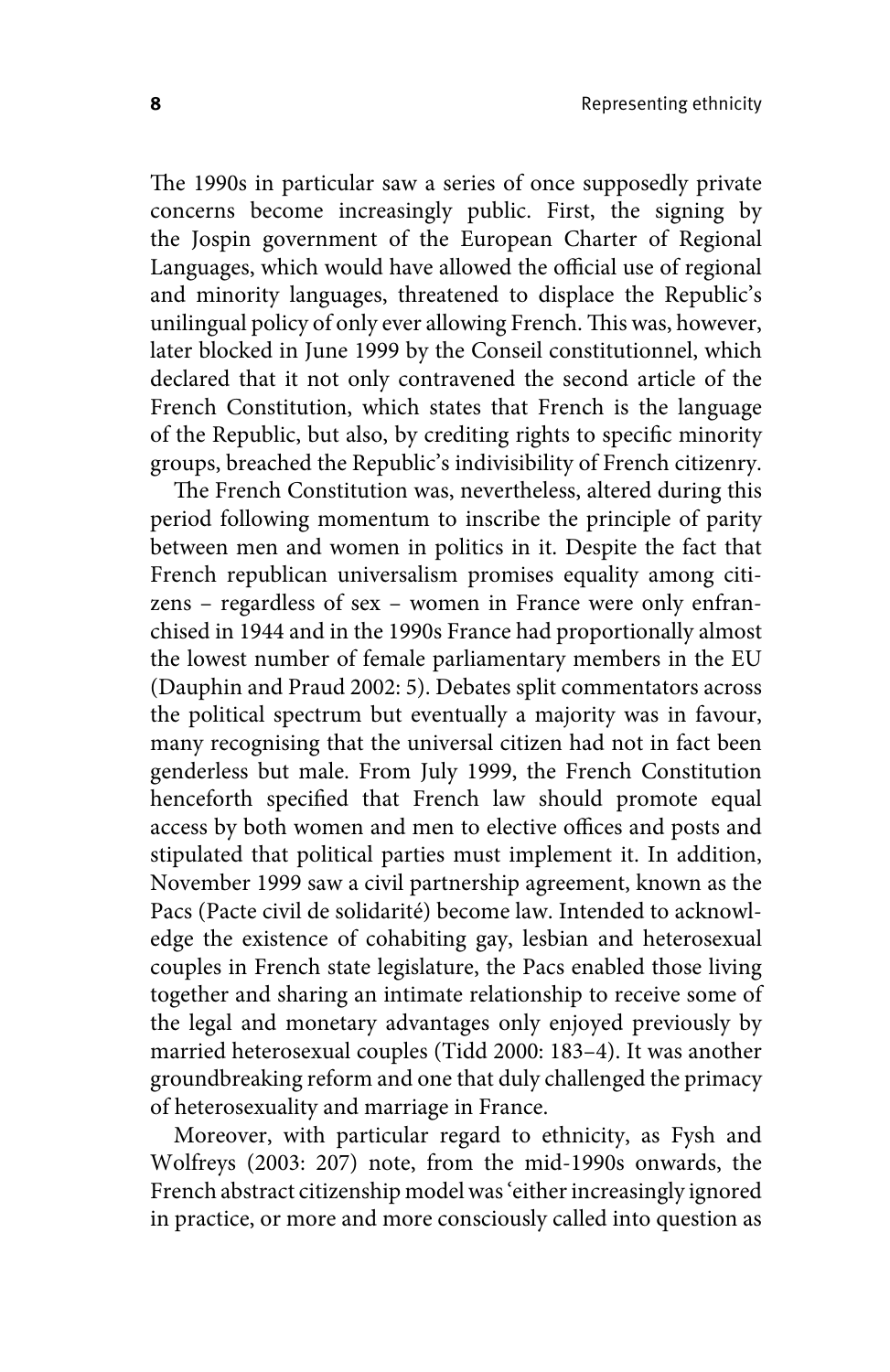a diverse range of actors discovered the category of "race" as a major structuring factor affecting the life chances of immigrants and immigrant-origin youth'. As noted previously, positive discrimination in the workplace was mooted by Nicolas Sarkozy in 2003. Four years earlier, however, a previous incumbent at the Ministère de l'Intérieur, Jean-Pierre Chevènement, had urged police forces – while explicitly ruling out the introduction of any quota-based system – to reflect the ethnic diversity of the nation better by directly encouraging the recruitment of young people from a variety of different heritages (Schnapper 2003). The former Prime Minister, Édouard Balladur (2005), meanwhile, subsequently joined calls for minorities in France to be awarded special status and even suggested that France could learn positively from the experience of the US: all the more surprising given how routinely approaches dismissively labelled as Anglo-Saxon continue to be demonised in France.

Such measures to acknowledge the importance of ethnicity as a valid component of lived experience nonetheless still attract controversy, as illustrated by events in the early 2000s in Corsica. A referendum on Corsican devolution, which would have formally divided the supposedly indivisible Republic, was only narrowly defeated on 6 July 2003 but the island found itself once again at the centre of controversy in September 2004. A settlement to end the strike by workers from the SNCM (Société Nationale Maritime Corse Méditerranée — the national ferry company that operates services to and from the mainland) included a clause that stipulated a preference for new employees to be Corsican residents, provoking cries of outrage from leading French politicians on both the left and right. Other forms of positive discrimination have, however, already been established outside the workplace. Two examples from the education sector are the extra funding given to schools in areas known as ZEP (Zones d'Éducation Prioritaire) and the programme launched in 2001 by the Parisian *grande école* the Institut d'Études Politiques to facilitate the recruitment of more students from deprived areas.

Therefore, contrary to the unilateralism that typifies much of French republicanism, as Cole (2005: 212) argues, there is 'an essential duality in French discourse' which means that 'in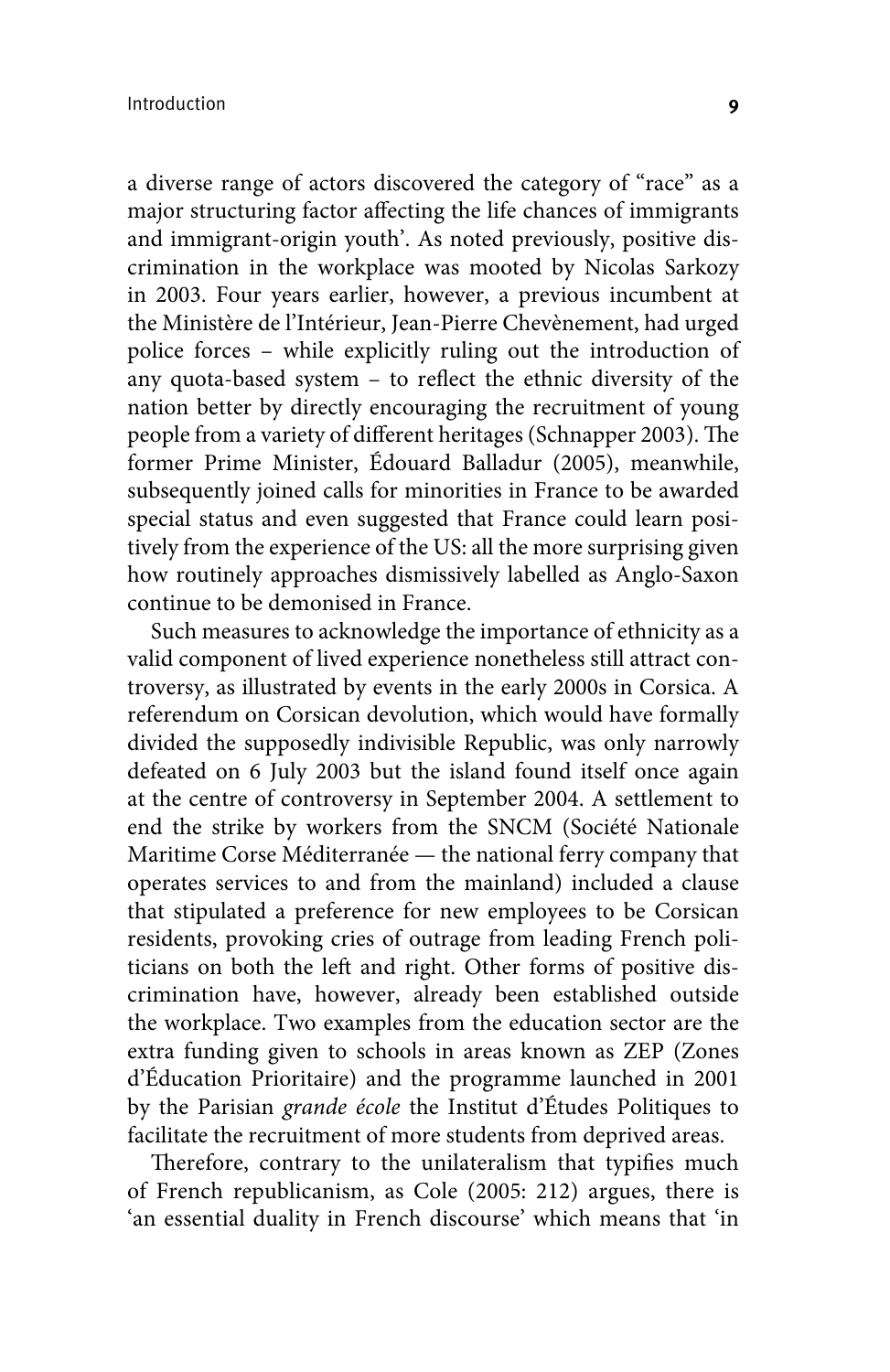practice, French governments adopt more pragmatic responses than they profess in public'. For instance, while the primacy of French as the sole language of the Republic has been reasserted, governments have at the same time financed regional language initiatives. Equally, although politicians have singled out aspects of Islam as contrary to republican values, the building of mosques has received government support and an organisational framework for Islam in France has been established. In fact, while governments have at times sought compromises, it is republican institutions such as the Conseil d'État and Conseil constitutionnel that have remained steadfast – both appearing 'determined to preserve a stato-centrist [*sic*] interpretation of Frenchness' (Cole 2005: 213). So while there is general resistance to change in French republicanism, it would be unfair to overlook its simultaneous flexibility and periodic ability to reach such accommodations. Nevertheless, as events since the 1980s in France have repeatedly shown, debates concerning any official affirmation of ethnicity have proved particularly contentious. The recurring polemics that surround the issue of collating statistics based upon ethno-racial categories within French society provide a case in point (Simon 2008). As Sabbagh and Peer (2008: 4) point out, the fact that even an anti-discrimination organisation such as the HALDE (Haute Autorité de Lutte contre les Discriminations et pour l'Égalité) rejected moves to collect such data, although not surprising, only reinforced the enduring power of official state colour blindness. Indeed, as the first chapter's discussion of contemporary French television will show, while increasing initiatives have been taken to improve French television's representativeness in terms of ethnicity, stakeholders have also conveniently adopted the catch-all term *diversité* as a means to avoid providing the granularity that specifying societal differences necessitates. As we will see, the ways in which the French audiovisual sector has grappled generally with the question of how to reflect better contemporary French society's ethnic diversity on screen reveal much about both the politics and poetics of this area and the stakes of representation more widely in a culture where visualising ethnicity presents its own very specific challenges.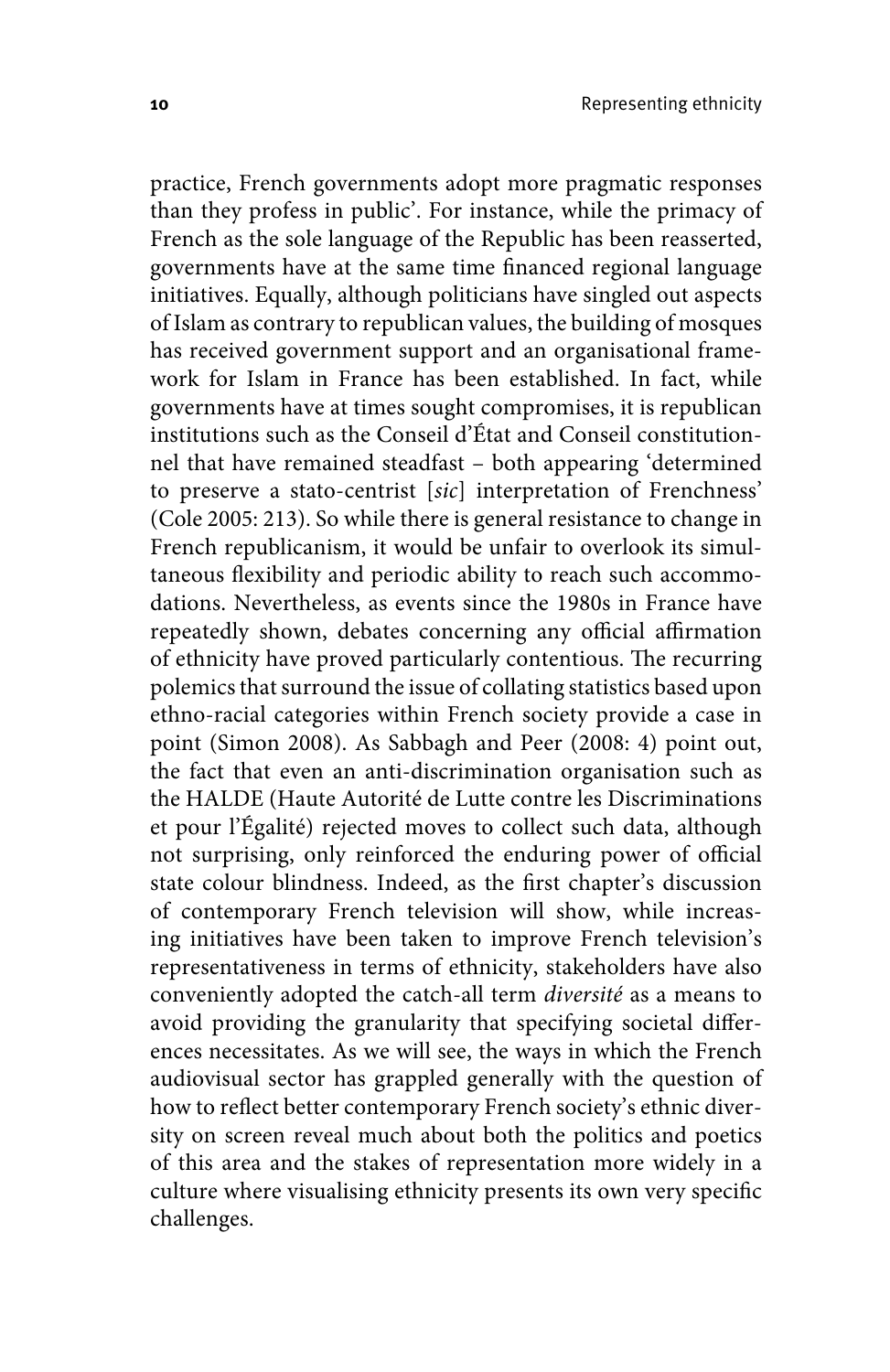Having broadly established the socio-historical context underpinning this period in question, I will now outline further why this book analyses representations of ethnicity in the field of contemporary French visual culture. Throughout the late twentieth century and since 2000, visual culture has provided a key means through which questions of ethnicity and cultural identity more widely have been explored in France. Three of the most culturally prominent media within it are cinema, photography and television, and it is on works taken from these contrasting but complementary areas that much of this book concentrates. Despite the clear links between them, studies specifically analysing these three particular media in France alongside each other remain highly unusual. The fact that all are lens-based media, mutually influence one another and have contributed significantly to twentieth- and twenty-first-century French cultural production nevertheless facilitates and justifies a comparative approach. While this is duly adopted here in each of the four chapters that follow, each medium naturally has its own specificities and constraints – whether technical, cultural, ideological or financial - and is subject to differing regulations and expectations. My aim, therefore, is not to elide such important distinctions but to instead maintain the tension between them in order to examine what unites and divides them in terms of how each has represented different ethnicities. In doing so, this book endeavours to probe the pivotal role that contemporary French visual culture as a whole has played in making societal sameness and difference in France visible.

Notwithstanding the novelty of this approach, this study is part of an expanding field which investigates the interrelations between ethnicity and contemporary French visual culture. The study of French cinema's representation of ethnicity became established in the 1980s and the 1990s saw it grow in prominence in French Studies. Tarr's (2005) work on the representation of Maghrebis and French people of Maghrebi heritage in French cinema was pioneering in this domain and both Rosello (1998, 2001) and Higbee (2001b, 2013) have also addressed aspects of ethnicity in French cinema. Several edited volumes on French cinema – such as Hayward and Vincendeau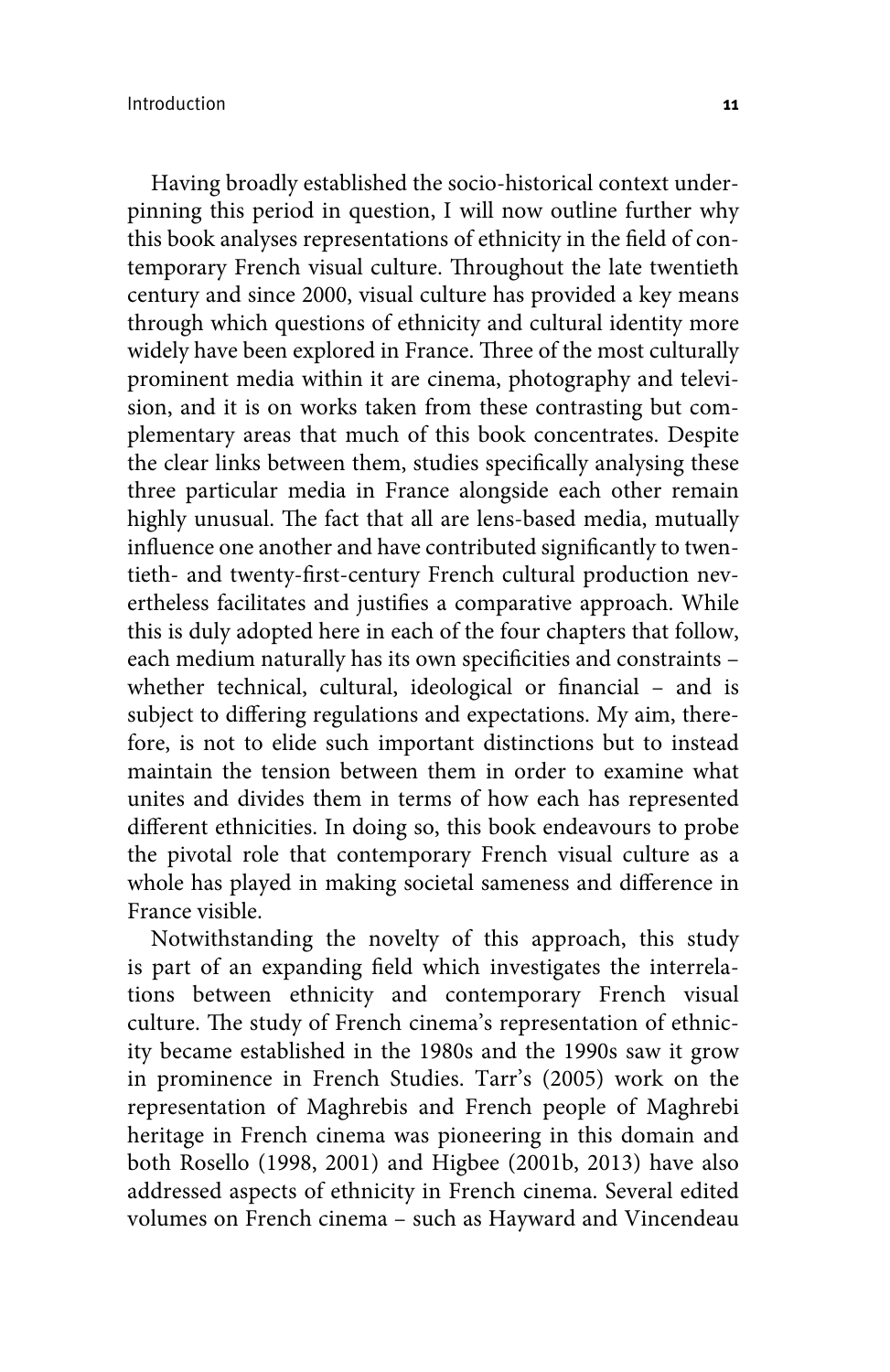(2000), Ezra and Harris (2000) and Mazdon (2001) – have also included chapters that engage with ethnicity. The predominant focus, however, has largely been on films featuring people of Maghrebi heritage in France and on those set within *banlieues*, and relatively few ethnicities in films outside these paradigms have been considered. Furthermore, in comparison with cinema, both photography and television in the contemporary era remain markedly overlooked in French Studies and very little research has been conducted into how either has constructed ethnicity. This study therefore aims to help address these lacunae by analysing how a variety of ethnicities in France have been represented across contemporary French visual culture. Before introducing each of the four chapters that follow, I shall first outline my theoretical approach.

For the purposes of this study, I take ethnicity to be a sociocultural construction as well as a lived experience: imagined but not imaginary, with real and tangible effects. As Fenton (2003: 50, 114–15) has observed, the term "ethnicity" is a concept that has proved particularly difficult to define and whose meaning and import vary according to cultural context. For him,

The development of a unitary theory of 'ethnicity' is a mirage, as is the search for an ultimately precise definition of ethnicity or ethnic groups. However enticing the word 'ethnicity' may be – and it appears to have trapped any number of writers in its web – it is mainly a descriptor for a broad field of interest. Of itself it has no precise point of reference, of itself it has no explanatory power … the *variants* or 'forms' of 'ethnic groups' are at least as significant as the common ground between them, and the *contexts* in which they may be found are the source of explanation rather than any inherent qualities of ethnicity itself. (Fenton 2003: 136, original emphases)

It is for this reason that the historical context surrounding the area of ethnicity under discussion is established at the beginning of each of the following chapters and that only tentative definitions of the general term itself can ultimately be offered. With reference to the particular specificities of contemporary French society, ethnicity is viewed here as a group consciousness formed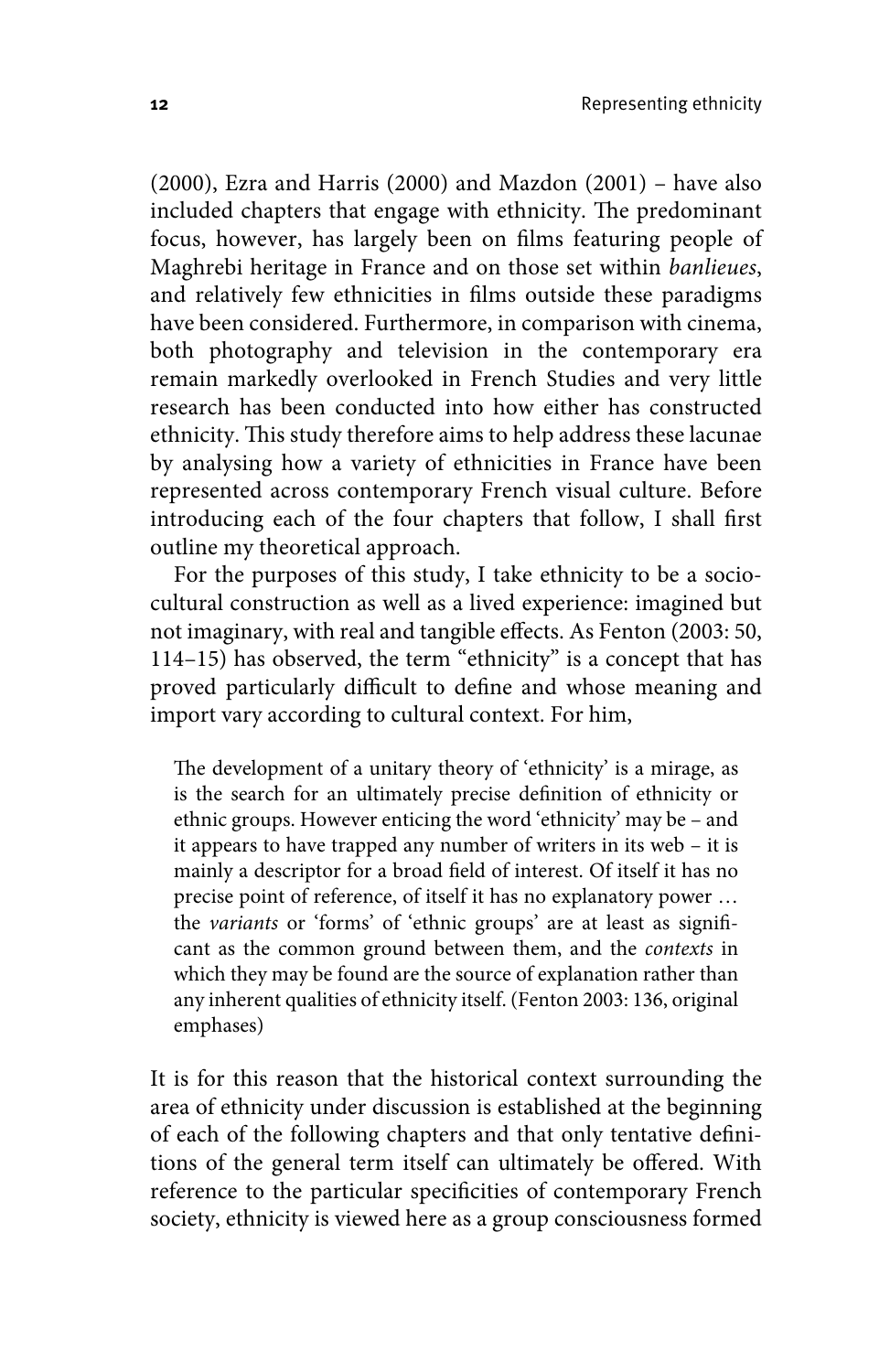according to culture and heritage, rather than biological differences, which is

'grounded' as well as constructed. Ethnic identities take shape around real shared material experience, shared social space, commonalities of socialization, and communities of language and culture. Simultaneously these identities have a public presence; they are socially defined in a series of presentations (public statements, assertions, images) by ethnic group members and non-members alike. These social definitions are part of the continuous construction and reconstruction of ethnic identities. (Fenton 2003: 194–5)

Ethnicity is also a term that, in the words of Hall (1996: 446):

acknowledges the place of history, language and culture in the construction of subjectivity and identity, as well as the fact that all discourse is placed, positioned, situated, and all knowledge is contextual. Representation is possible only because enunciation is always produced within codes which have a history, a position within the discursive formations of a particular space and time.

In other words, it does not exist in isolation and although this book's primary focus is on how ethnicity is represented within contemporary French visual culture, this does not mean that other aspects of identity are not also considered in conjunction with it. Indeed, to overlook the crucial ways in which ethnicity interacts with age, gender, sexuality and social class, among other factors, would be to ignore the important intersectionality that characterises this field and societal experience generally. Accordingly, within each case study that follows, due attention is paid to a range of such aspects as they intersect with and via representations of ethnicity. As will become clear, even if visualising ethnicity can pose particular challenges within contemporary French visual culture, such representations are always already in dialogue with other important aspects of lived experience and this study therefore attempts to do justice to the evident complexities of identification and representation that characterise contemporary French society.

Throughout this book a wide range of theoretical texts are used in order to navigate such a diverse terrain. Using a broadly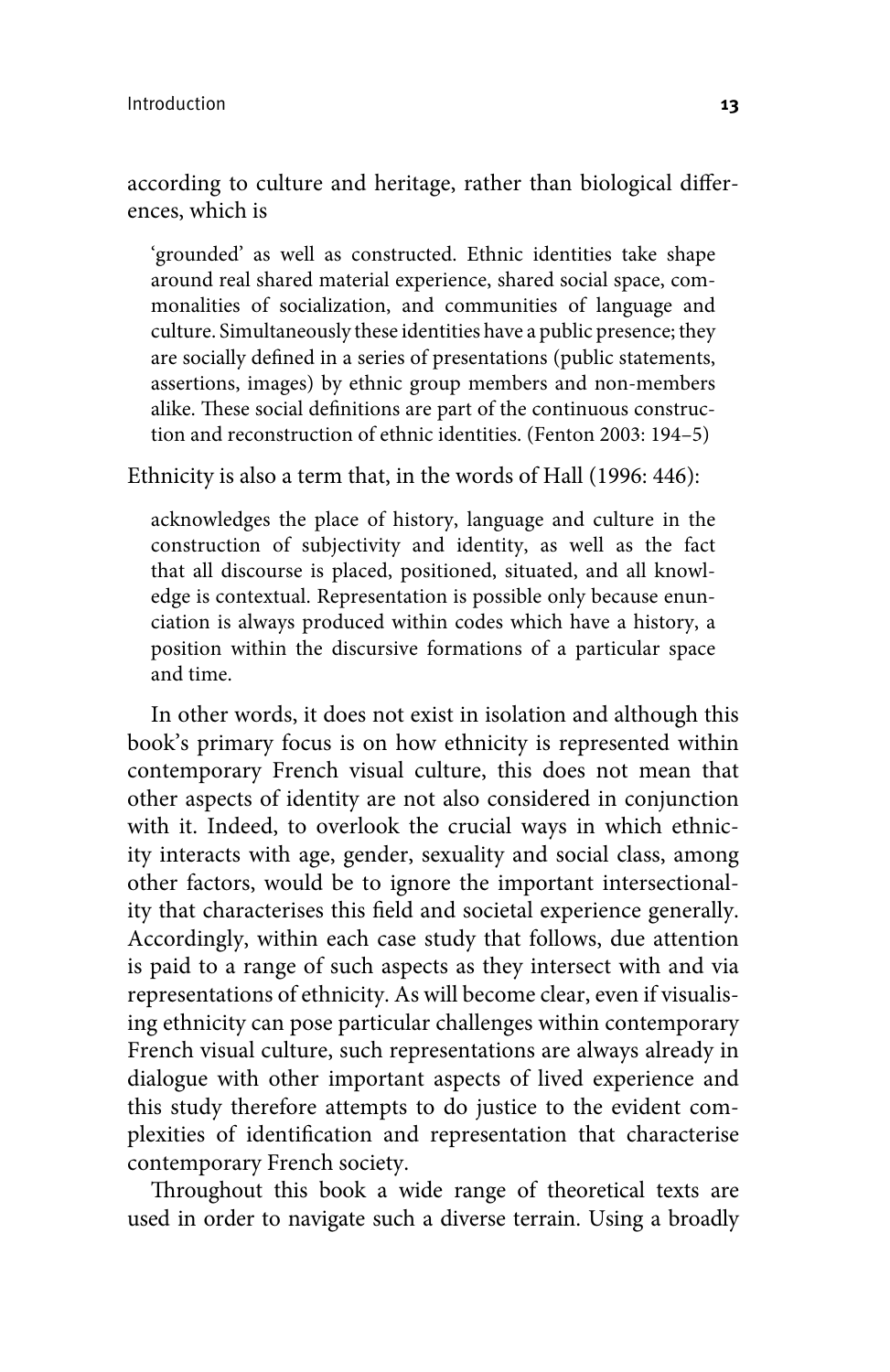poststructuralist and cultural studies framework, Derrida's deconstructive approach to texts and Foucault's work on power and discourse are important influences, as is that of Hall on ethnicity and representation. In order to analyse the specificities of different media, a range of works that focus on film, photography and visual culture as a whole are also cited. The burgeoning interest that this broad area has attracted over the last decade from French scholars – prominent examples including Blanchard, Bancel and Lemaire's edited volume *La Fracture coloniale: la société française au prisme de l'héritage colonial* (2006) and the work of the ACHAC (Association pour la Connaissance de l'Histoire de l'Afrique Contemporaine) group more widely in probing the legacies of colonial history in postcolonial France – facilitates engagement with relevant critics in France whose work illuminates the interrelations between ethnicity, French society and aspects of visual culture.

This study's guiding principles are that culture is a site of ongoing struggle, a process not an object. Fields of culture are traversed by relations of power which circumscribe who is represented, when, where and how and help determine the positions practitioners and viewers can occupy. As the relationship between language, meaning and culture is not predetermined but constructed socially, however, such spaces are contradictory and are therefore subject to continual renegotiation. Moreover, representation does not passively reflect what is perceived as reality but in important ways constructs it and, more widely, social relations themselves: as Dyer (1993: 1) argues, 'how we are seen determines in part how we are treated; how we treat others is based on how we see them; such seeing comes from representation'. Culture is, therefore, resolutely ideological and is the site where 'everyday struggles between dominant and subordinate groups are fought, won and lost' (Procter 2004: 11). It plays a constitutive part in society and has real political effects, as demonstrated by Foucault whose notion of discourse delineates how systems of representation can be organised to this end. Historically specific, a discourse can comprise a web of images, statements, philosophies and practices that gain authority during a particular period. In this way, these discourses regulate representation and experience, produce subjectivities and structure representation. Thus in the words of Foucault (1969: 61):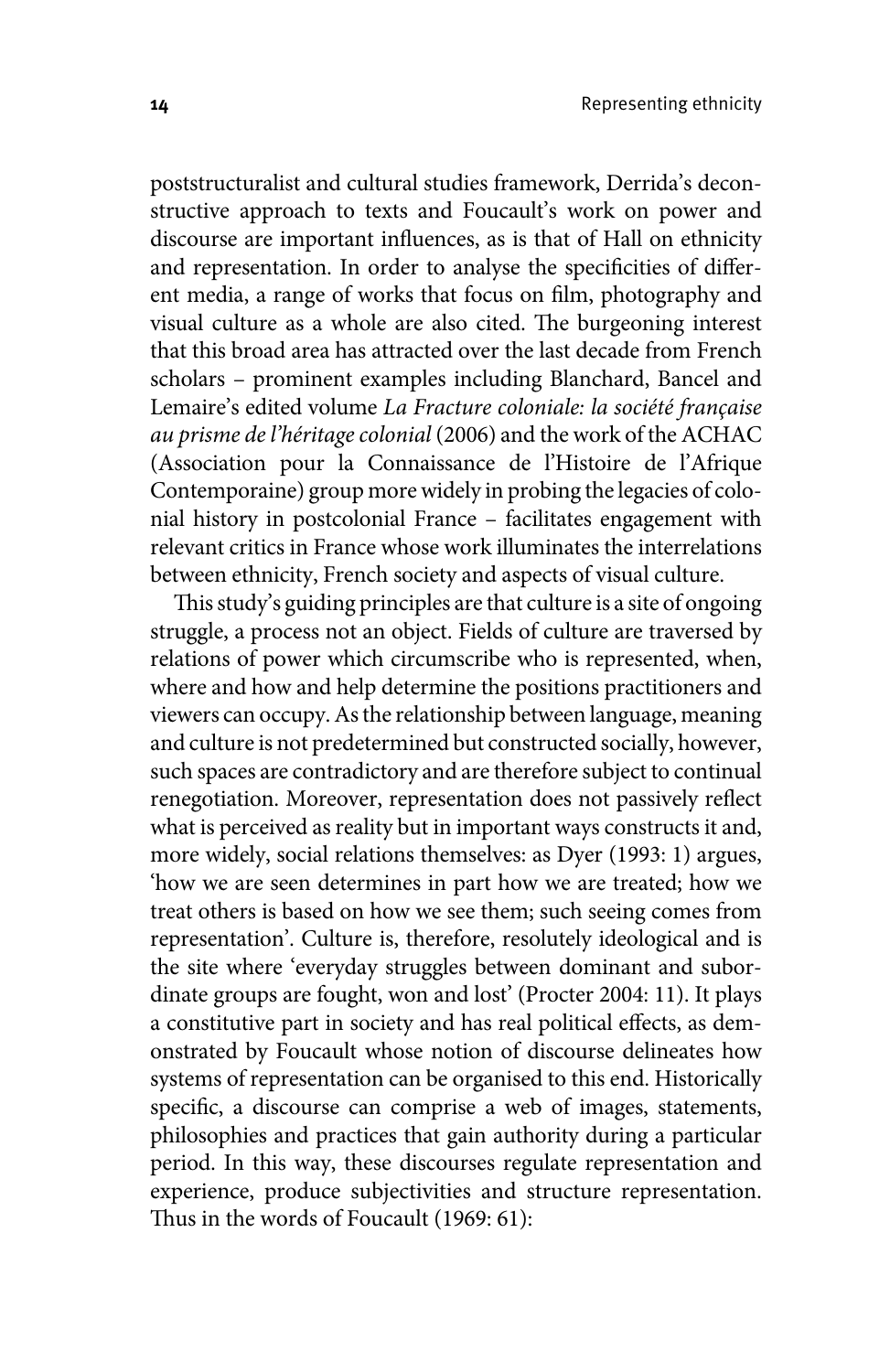on ne peut pas parler à n'importe quelle époque de n'importe quoi; il n'est pas facile de dire quelque chose de nouveau; il ne suffit pas d'ouvrir les yeux, de faire attention, ou de prendre conscience, pour que de nouveaux objets, aussitôt, s'illuminent, et qu'au ras de sol ils poussent leur première clarté.

('one cannot speak of anything at any time; it is not easy to say something new; it is not enough for us to open our eyes, to pay attention, or to be aware, for new objects suddenly to light up and emerge out of the ground') (Foucault 2002: 49)

This has particular importance with regard to the relationship between visual representation and ethnicity, given the stigma often attracted by those who appear to differ visibly from the ethnic majority, and it means that one can speak of how a 'racialized regime of representation' (Hall 2001: 245) is often at work within discourse. Artists, directors, photographers and writers evidently must always make choices during the genesis of their works which have important consequences with regard to the potential meanings works generate and their attendant reception by viewers. Their choices may nevertheless be limited and limiting in a number of ways: for instance, economically (dictated by access to financing); or institutionally (the exhibition of their work depending upon the politics of film funding organisations or gallery owners). The poetics of representation cannot be separated from its politics and, because of this, it is important to situate works within the era in which they were produced. Cultural products may appear to reflect their era, rail against it, or adopt an intermediate position but they never exist in a historical vacuum. I therefore view each of the works considered as an 'instantiation' (Jones 1998: 12) – both an articulation and a reflection – of the factors that characterise representations of ethnicity in contemporary France as well as indications of shifts over time within and across the discourses that surround them. As I will argue, they each engage compellingly with questions of ethnicity in contemporary French visual culture.

Turning now to the structure of this book, in order to consider a broad range of ethnicities, four different areas have been chosen for analysis. The first chapter begins on a national footing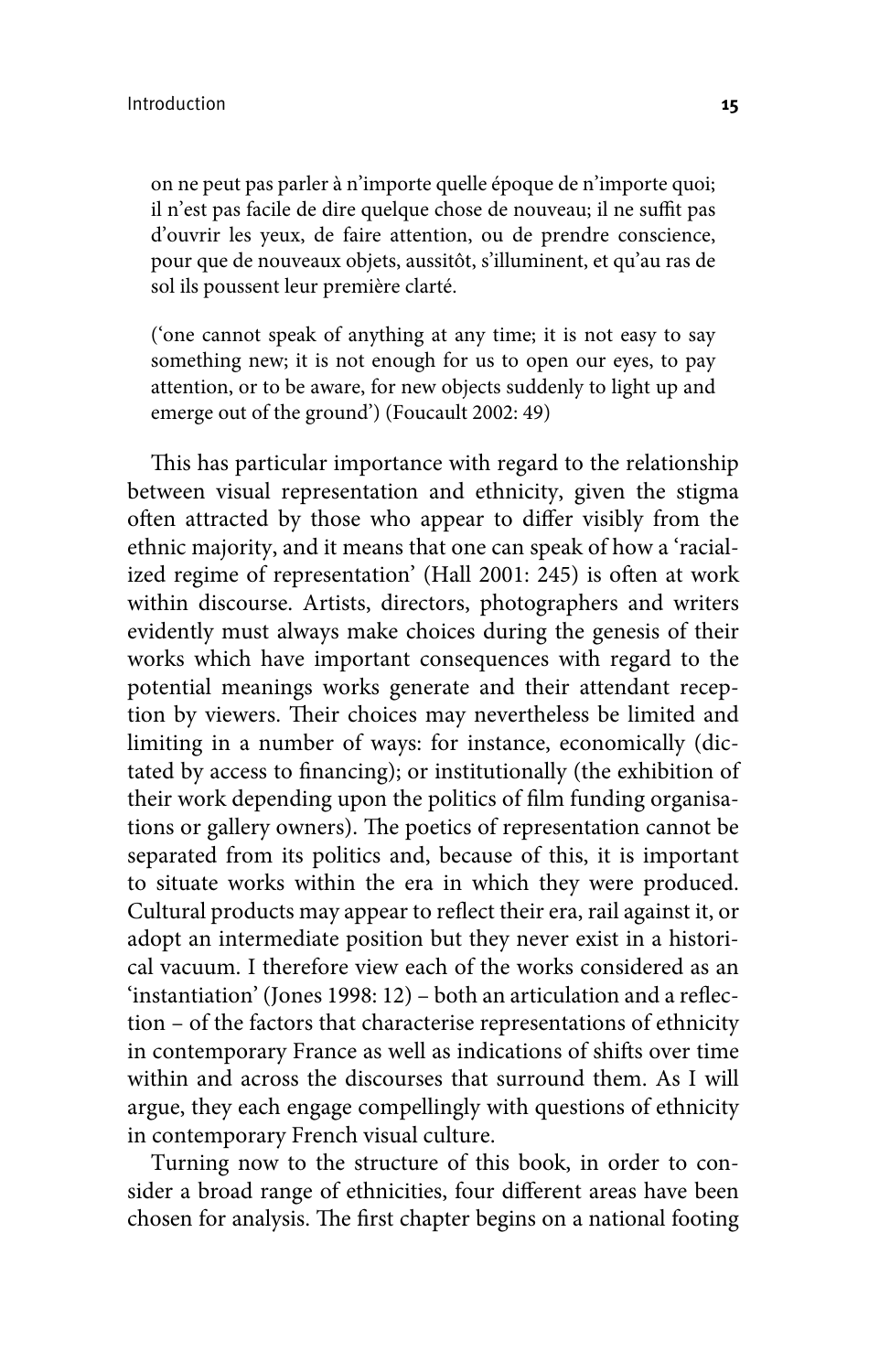by considering how ethnicity interacts with representations of Frenchness. In a country with such a strong sense of national identity and powerful republican ethos, the dialectic between the French nation and the French Republic's universalist political doctrine is particularly intriguing. This chapter considers how the two coexist visually and stresses the need to interrogate how whiteness in France has been represented. In addition, in order to counter the Paris-centrism that has historically characterised studies of this area and in much of French visual culture itself generally, the chapter's corpus here purposely comprises works that challenge the capital's hegemony by concentrating on life in the provinces.

The second chapter addresses a highly symbolic group in contemporary France – namely, its largest and arguably most visible or marked ethnic minority: people of Algerian heritage. The representation of Maghrebis and those of Maghrebi heritage in French cinema – and in particular of the younger generation mostly born in France to post-1945 Maghrebi migrants settled there – is an established topic in French film studies, which has documented the increasing visibility afforded this section of French society since the 1980s. Rather than consider Maghrebis and those of Maghrebi heritage as one sole category – and consequently run the risk of eliding important differences between them – all the works I consider focus specifically on how people of Algerian heritage fare in contemporary French visual culture. Furthermore, as the depiction of Maghrebis and those of Maghrebi heritage in contemporary French cinema is now so well documented, this chapter deliberately examines instead a range of works from different media, including a selection of works by a prominent Franco-Algerian artist, an important trilogy of text-image books and a popular *téléfilm* franchise.

In spite of France having the largest Jewish population in Europe, little attention has been paid, outside Holocaust Studies, to representations of postwar Jewishness in France. My third chapter tries to redress this imbalance. Moreover, repeated acts of anti-Semitism throughout the 1980s and 1990s in France and increasing reports of its resurgence post-2000 make its study all the more pertinent. With French Jews often portrayed as a community in a climate where communitarianism – dismissively dubbed *la solution*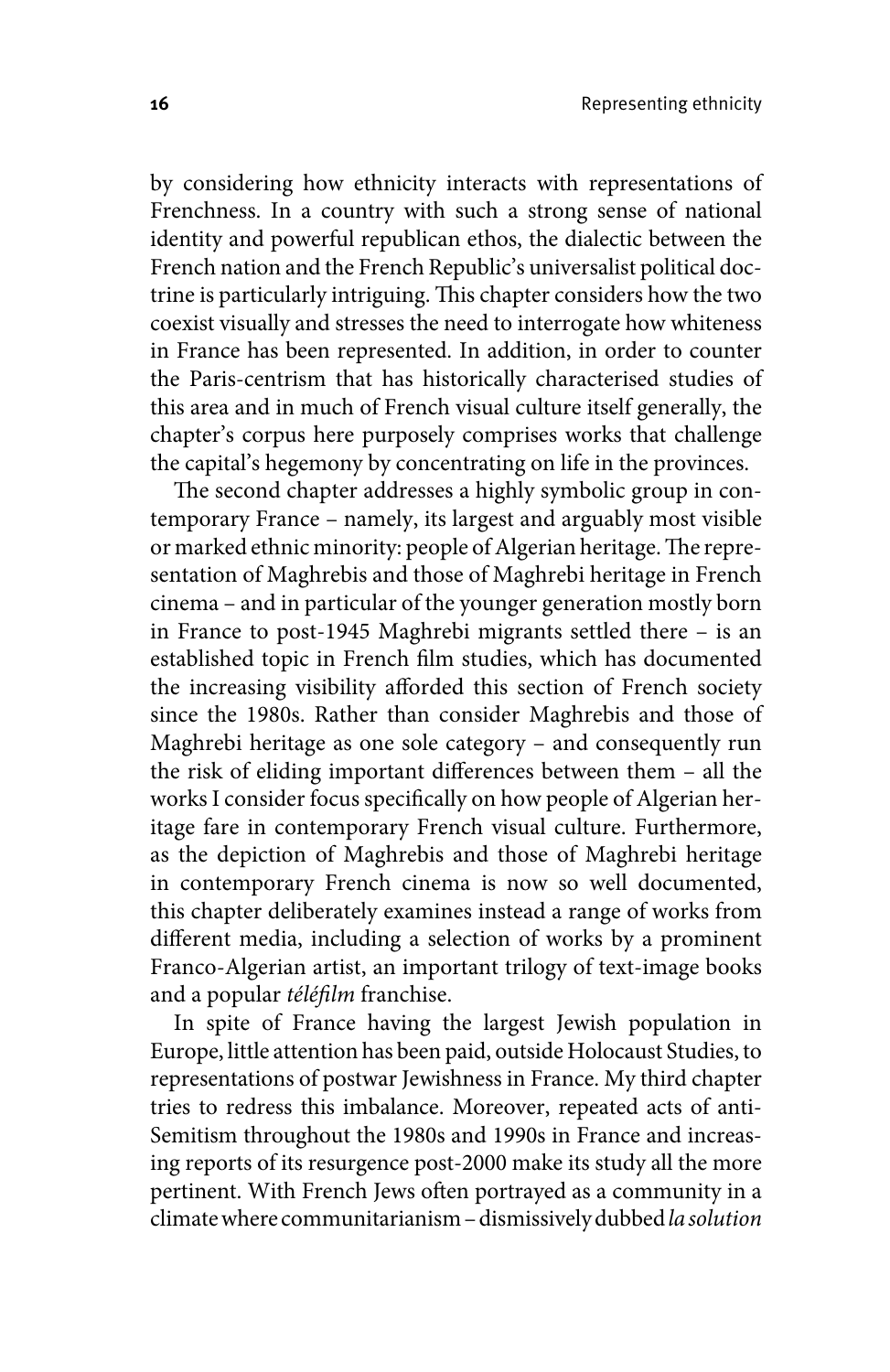*anglo-saxonne* – is demonised by French media and politicians, how Jewishness is constructed across contemporary French visual culture is particularly absorbing. Furthermore, given that many French Jews would be considered white-skinned, whether and how practitioners differentiate between whiteness and Jewishness (an ethnicity marker based on cultural, religious and geographical factors, among others) also deserves scrutiny and forms part of this book's more general aim of deconstructing representations of whiteness in contemporary France, in keeping with Dyer's (1997: 4) project to stress the importance of 'making whiteness strange' by defying its apparent invisibility in order to highlight its contours and attendant socio-cultural collocations.

Despite the Republic's success at fashioning the French nation from such a large geographical and linguistic expanse, the continued importance of regional identities is another distinctive feature of contemporary France. Critics noted a return to the provinces in late-1990s French cinema and my final chapter focuses on one of the most culturally and historically important areas of provincial France: Marseille. While a range of other French cities could also merit attention – including those considered by Marshall (2009) in his delineation of the French Atlantic – Marseille is particularly important because of the symbolic place it occupies as France's second city and the Mediterranean port's justifiable claim to be France's southern capital. Despite its prominence in French culture, there have been very few studies of how the city has been represented visually. As my final chapter will show, *la cité phocéenne* – in many ways positioned as Paris's Other – has been imagined as both Mediterranean melting-pot and Latin hotbed. As the city where as many as over a hundred distinct ethnic groups reportedly reside, it is increasingly deployed as an important symbol of contemporary France's ethnic diversity.

Adopting such an approach, focus and structure has advantages and disadvantages. Scrutinising this area via a series of case studies necessitates selection, prioritising some over others, consequently resulting in the omission of works that might otherwise have deserved consideration. While some of the works featured here have already attracted critical attention, the vast majority has attracted little or none, and this book duly probes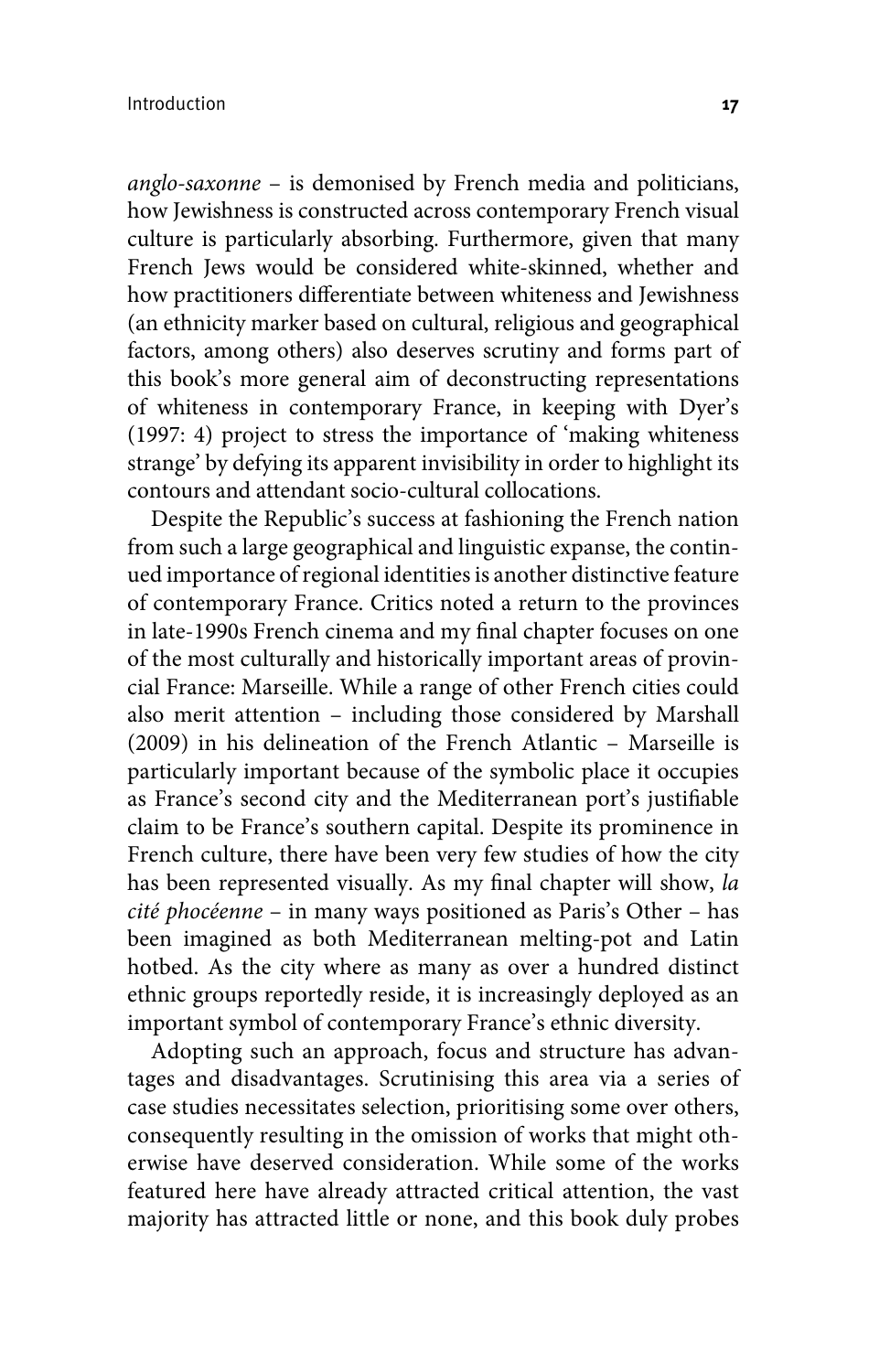areas of contemporary French visual culture that – despite their popularity – are yet to enjoy significant levels of critical exposure, especially within the areas of photography and television. Nevertheless, some readers may have expected to find an explicit focus upon two key areas: blackness and *bande dessinée*. With regard to the former, although not the subject of a discrete chapter, representations of blackness are analysed throughout this book and form an important strand of its consideration of how ethnicity has been represented in contemporary French visual culture. In so doing, it aims to complement work from scholars such as Thomas (2007), Ndiaye (2008) and Tin (2008), who have probed representations of blackness within contemporary French society and culture. In relation to *bande dessinée*, it is certainly true that examples from this medium could have been incorporated within each chapter. Important work in this area with regard to colonial and postcolonial culture has been conducted by a number of scholars, including Miller (2007) and McKinney (2011, 2013), and where elements of a cartoon aesthetic are deployed within the work selected, these are duly highlighted. The omission of a case study precisely in this area was certainly unintentional and is more a reflection of the relative limits that this methodological approach imposes: to do justice to each of the works closely analysed within this book, each requires sufficient space. Furthermore, the importance of covering the wide variety of media scrutinised here – including cinema, photography, television and the visual arts – and also a broad range of case studies encompassing both popular culture and works of less mainstream appeal automatically meant that some elements of contemporary French visual culture had to be left out.

Similarly, the choice of focus within each of the following four chapters may also invite debate. Whereas many readers may welcome the first chapter's scrutiny of how Frenchness, whiteness and ethnicity interrelate within contemporary French visual culture, why focus on people of Algerian heritage, Jewishness and the city of Marseille in the chapters that follow? Earlier sections above made the case for why each of these specific areas deserves critical attention, but their mutual inclusion here is deliberate: